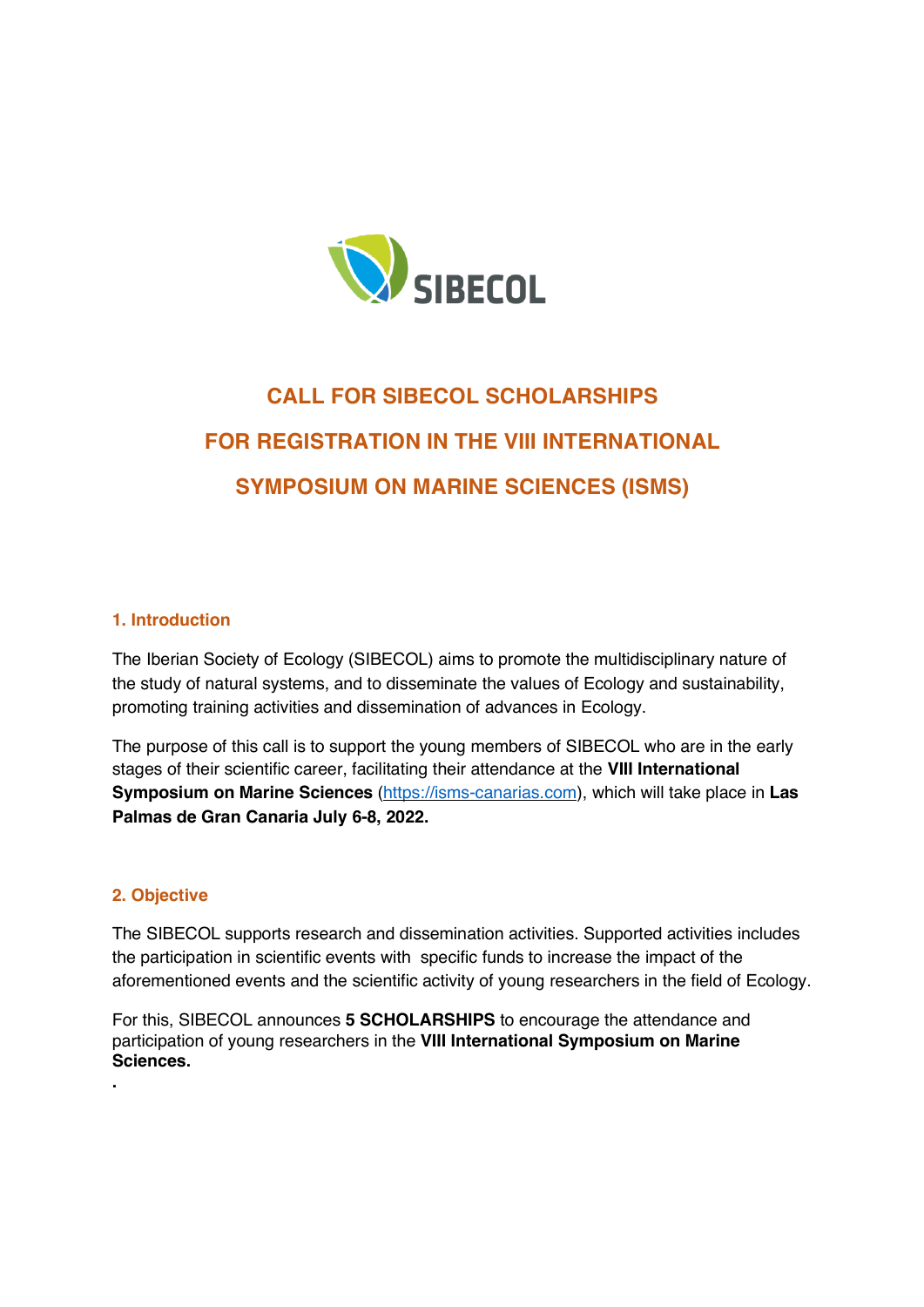# **3. Applicant requirements**

Members of SIBECOL who meet the following requirements at the time of requesting the scholarship may apply for this aid:

- Belong to SIBECOL or affiliated societies (AIL, AEET, SPECO and SEEEE) and that they are up to date with the payment of the 2022 affiliation fee as of May 1, 2022. People who are not yet members of SIBECOL will also be able to enjoy these grants if they register and formalize the registration and the payment processes **before May 1, 2022** through the SIBECOL website (http://sibecol-org.b.help-on.org/forms/haztesociosibecol).
- Be a student (Degree, Master or Doctorate) during the 2021-2022 academic year.
- Be less than 30 years old.
- Participate as the first author in at least one communication in the VIII International Symposium on Marine Sciences of the Sea in the field of marine ecology.
- Not having any other type of help for this same concept.

#### **4. Amount and payment**

The fellowship consists of a discount of 100 euros in the inscription of the symposium.

The people selected as beneficiaries of this aid will receive the 100 euros after presenting proof of payment of the registration, as long as they are up to date with the payment of the 2022 membership fee on the date of the request and before the 1st of May 2022.

#### **5. Formalization of requests**

The deadline for submitting applications will start from the day following the publication of this call on the website. http://www.sibecol.org/en/

## 5.1. Guidelines

To access the scholarship, interested persons should send an email writing in the subject " VIII ISMS aid \_name and surname" to secretariat@sibecol.org, indicating their interest in the aid before 11:59 p.m. (Spanish time) on **May 1, 2022**. The SIBECOL secretariat will send a the subscription aid to the members who request it up to a maximum of 5, following the criteria described in point 6.